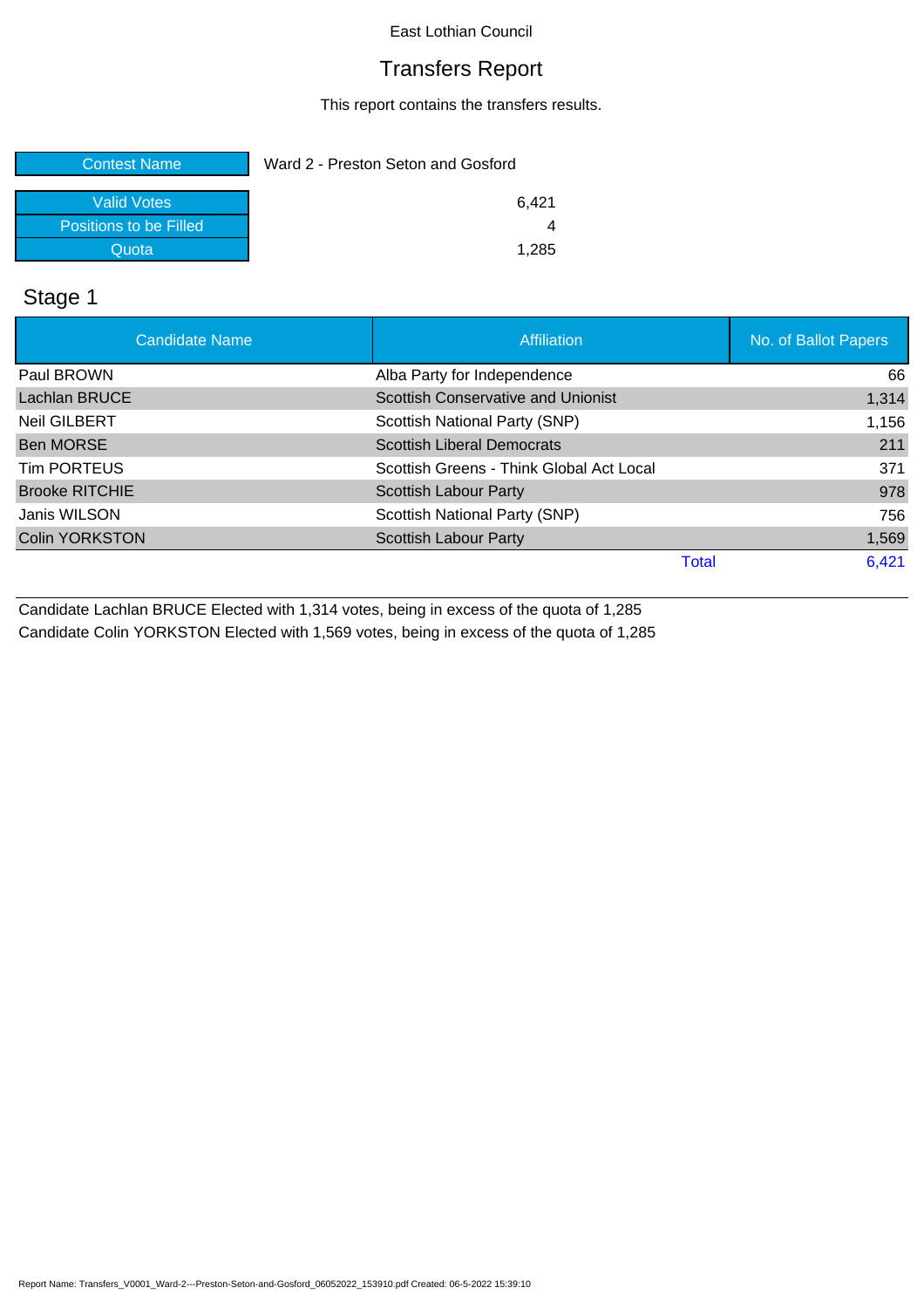# Transfers Report

This report contains the transfers results.

# Stage 2 - Surplus of Colin YORKSTON 284.00000

| Action                            | No. of Ballot<br><b>Papers</b> | <b>Transfer Value</b> | <b>Votes Transferred</b> |
|-----------------------------------|--------------------------------|-----------------------|--------------------------|
| <b>Transfer to Neil GILBERT</b>   | 24                             | 0.18100               | 4.34400                  |
| Transfer to Ben MORSE             | 23                             | 0.18100               | 4.16300                  |
| Transfer to Tim PORTEUS           | 28                             | 0.18100               | 5.06800                  |
| <b>Transfer to Brooke RITCHIE</b> | 1,338                          | 0.18100               | 242.17800                |
| Transfer to Janis WILSON          | 40                             | 0.18100               | 7.24000                  |
|                                   |                                |                       |                          |
| No further preference             | 112                            | 0.18100               | 20.27200                 |
| Not transferred due to rounding   |                                |                       | 0.01100                  |
|                                   | <b>Total</b>                   |                       | 284.00000                |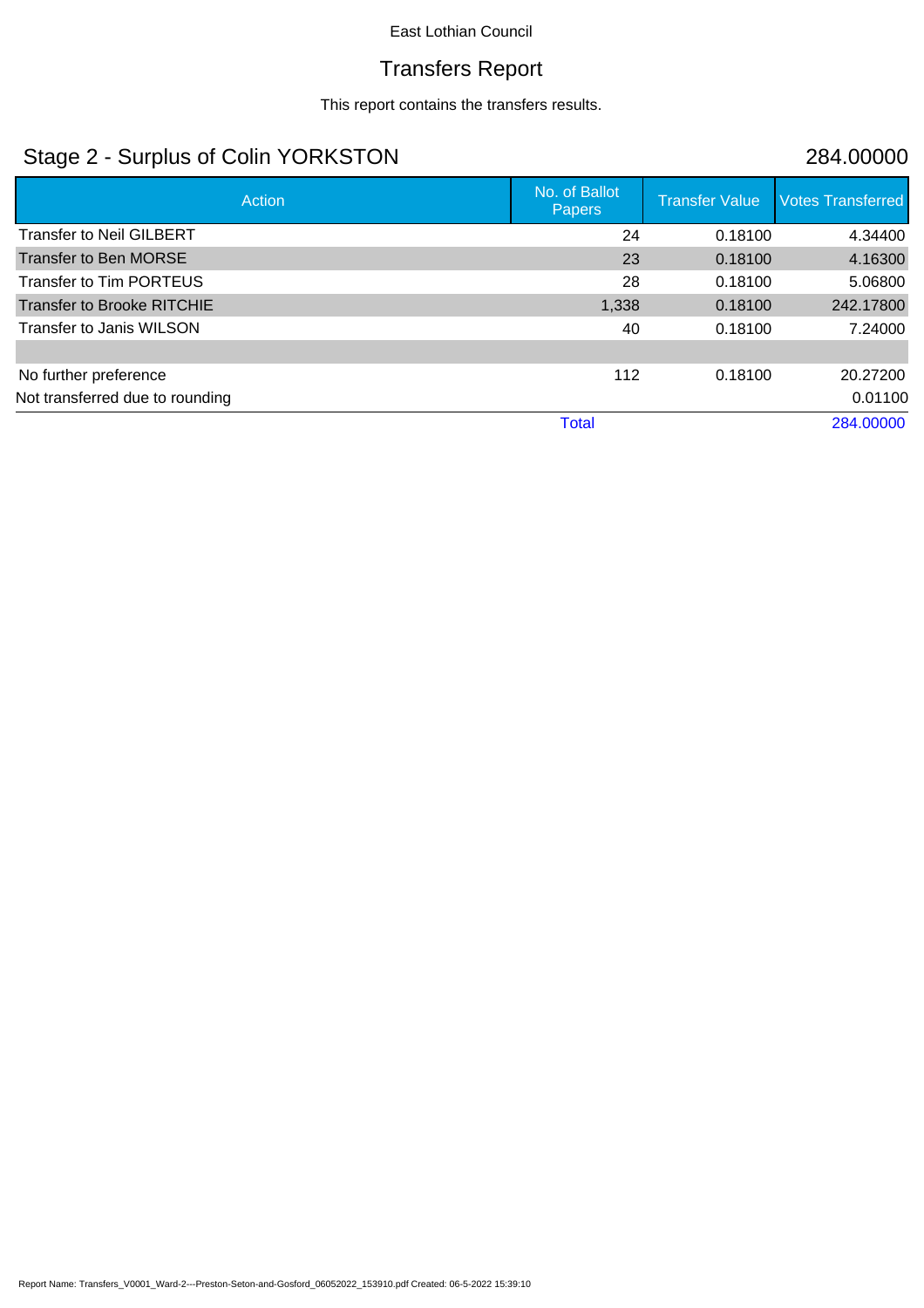# Transfers Report

This report contains the transfers results.

# Stage 3 - Surplus of Lachlan BRUCE 29.00000

| Action                            | No. of Ballot<br><b>Papers</b> | <b>Transfer Value</b> | <b>Votes Transferred</b> |
|-----------------------------------|--------------------------------|-----------------------|--------------------------|
| <b>Transfer to Ben MORSE</b>      | 345                            | 0.02207               | 7.61415                  |
| <b>Transfer to Brooke RITCHIE</b> | 351                            | 0.02207               | 7.74657                  |
| No further preference             | 543                            | 0.02207               | 11.98401                 |
| Not transferred due to rounding   |                                |                       | 0.00002                  |
|                                   | Total                          |                       | 29.00000                 |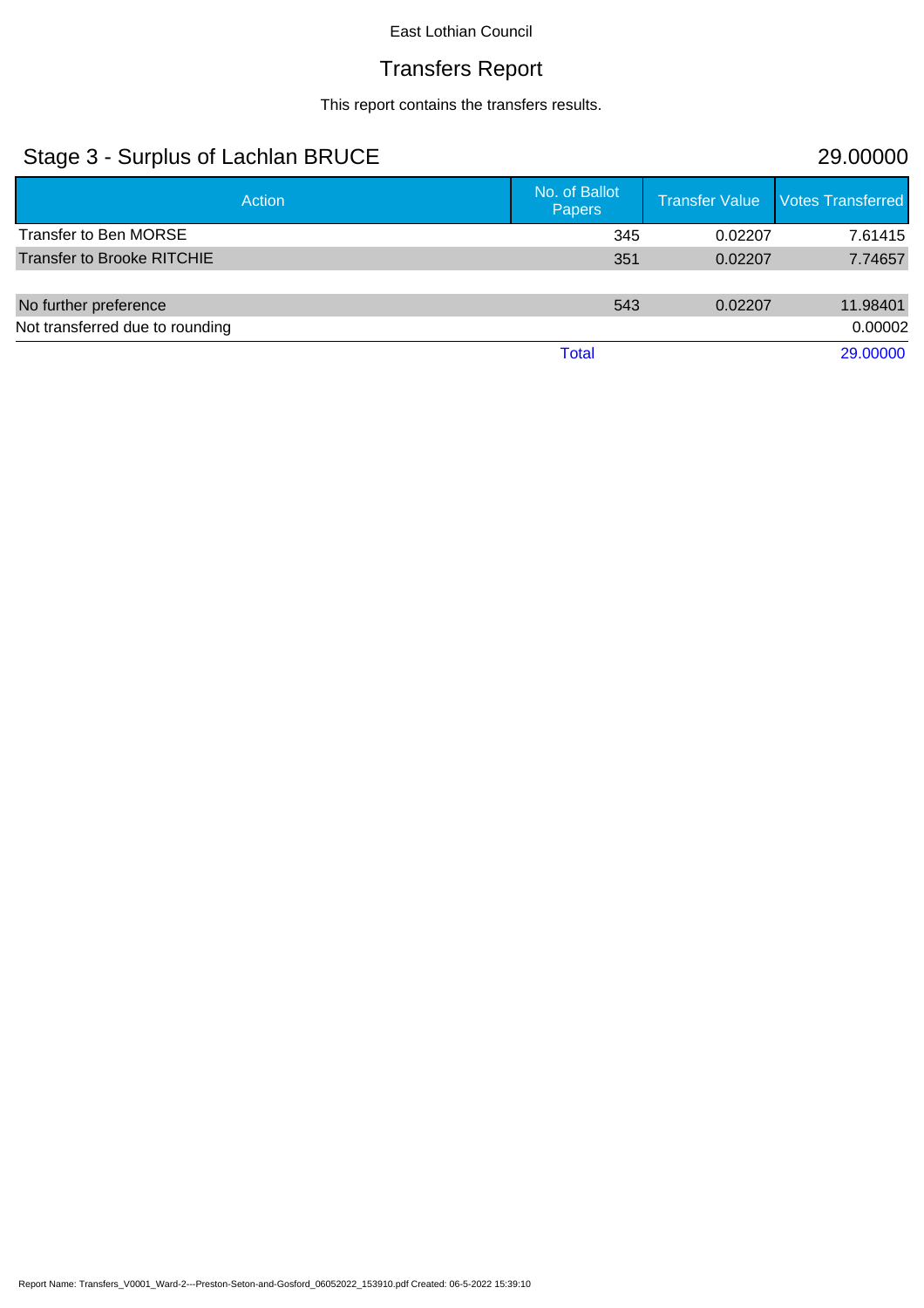# Transfers Report

This report contains the transfers results.

# Stage 4 - Exclusion of Paul BROWN 66.94470

| Action                            | No. of Ballot<br><b>Papers</b> | <b>Transfer Value</b> | <b>Votes Transferred</b> |
|-----------------------------------|--------------------------------|-----------------------|--------------------------|
| <b>Transfer to Neil GILBERT</b>   | 25                             | 1.00000               | 25.00000                 |
| <b>Transfer to Ben MORSE</b>      | 7                              | 1.00000               | 7.00000                  |
| <b>Transfer to Tim PORTEUS</b>    | 7                              | 1.00000               | 7.00000                  |
| <b>Transfer to Brooke RITCHIE</b> | $\overline{4}$                 | 1.00000               | 4.00000                  |
| <b>Transfer to Janis WILSON</b>   | 11                             | 1.00000               | 11.00000                 |
| <b>Transfer to Brooke RITCHIE</b> | 2                              | 0.18100               | 0.36200                  |
| Transfer to Ben MORSE             | 5                              | 0.02207               | 0.11035                  |
| <b>Transfer to Brooke RITCHIE</b> | $\blacksquare$                 | 0.02207               | 0.02207                  |
|                                   |                                |                       |                          |
| No further preference             | 12                             | 1.00000               | 12.00000                 |
| No further preference             | 2                              | 0.18100               | 0.36200                  |
| No further preference             | $\overline{4}$                 | 0.02207               | 0.08828                  |
| Not transferred due to rounding   |                                |                       | 0.00000                  |
|                                   | <b>Total</b>                   |                       | 66.94470                 |

### Report Name: Transfers\_V0001\_Ward-2---Preston-Seton-and-Gosford\_06052022\_153910.pdf Created: 06-5-2022 15:39:10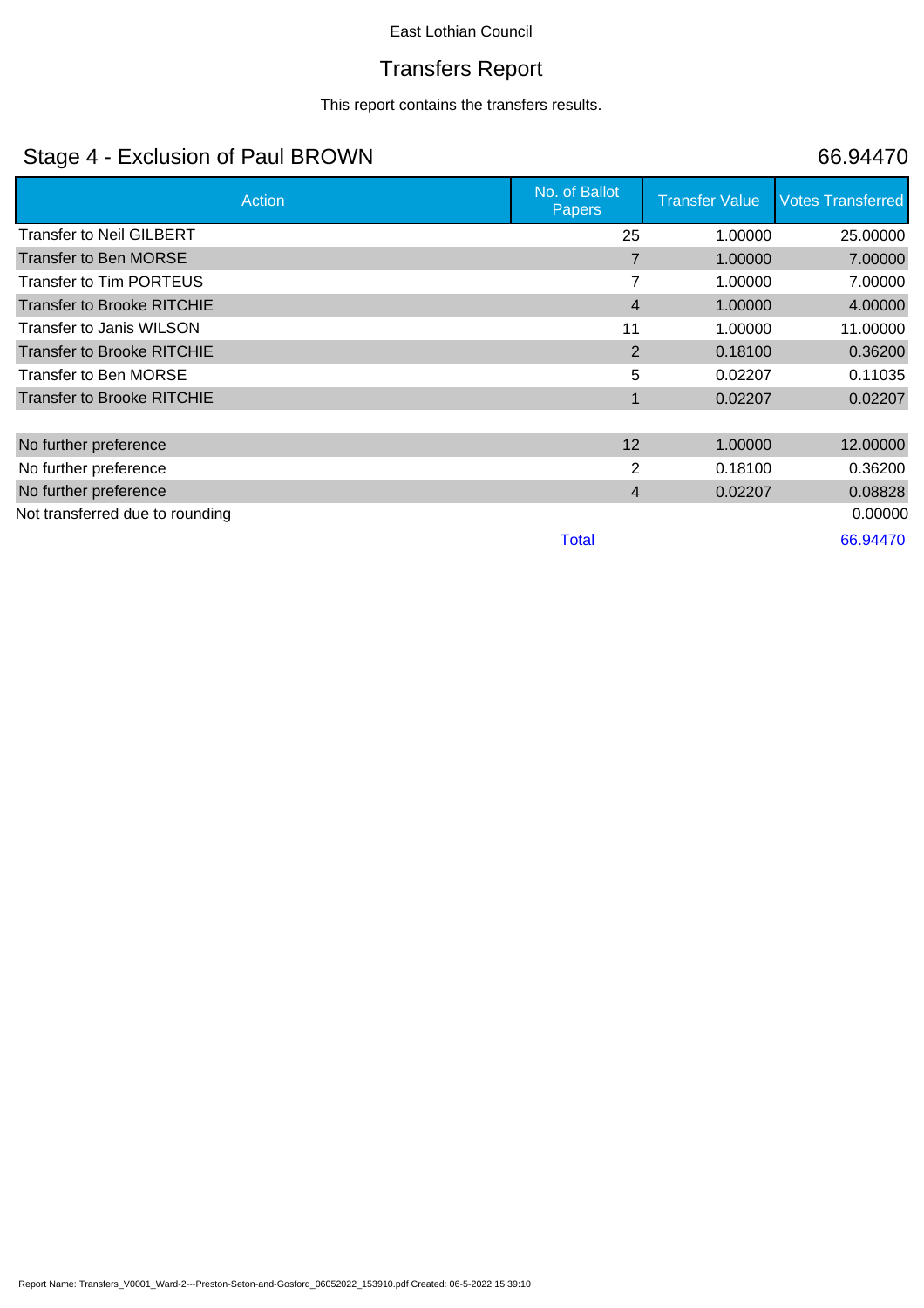# Transfers Report

This report contains the transfers results.

# Stage 5 - Exclusion of Ben MORSE 229.88750

| <b>Action</b>                     | No. of Ballot<br>Papers | <b>Transfer Value</b>     | <b>Votes Transferred</b> |
|-----------------------------------|-------------------------|---------------------------|--------------------------|
| <b>Transfer to Neil GILBERT</b>   |                         | 14<br>1.00000             | 14.00000                 |
| <b>Transfer to Tim PORTEUS</b>    | 47                      | 1.00000                   | 47.00000                 |
| <b>Transfer to Brooke RITCHIE</b> |                         | 90<br>1.00000             | 90.00000                 |
| <b>Transfer to Janis WILSON</b>   |                         | 13<br>1.00000             | 13.00000                 |
| <b>Transfer to Tim PORTEUS</b>    |                         | 3<br>0.18100              | 0.54300                  |
| <b>Transfer to Brooke RITCHIE</b> |                         | 12<br>0.18100             | 2.17200                  |
| Transfer to Janis WILSON          |                         | 0.18100                   | 0.18100                  |
| <b>Transfer to Neil GILBERT</b>   |                         | 8<br>0.02207              | 0.17656                  |
| <b>Transfer to Tim PORTEUS</b>    |                         | 24<br>0.02207             | 0.52968                  |
| <b>Transfer to Brooke RITCHIE</b> | 160                     | 0.02207                   | 3.53120                  |
| Transfer to Janis WILSON          |                         | 0.02207                   | 0.02207                  |
|                                   |                         |                           |                          |
| No further preference             |                         | 54<br>1.00000             | 54.00000                 |
| No further preference             |                         | $\overline{7}$<br>0.18100 | 1.26700                  |
| No further preference             | 157                     | 0.02207                   | 3.46499                  |
| Not transferred due to rounding   |                         |                           | 0.00000                  |
|                                   | <b>Total</b>            |                           | 229.88750                |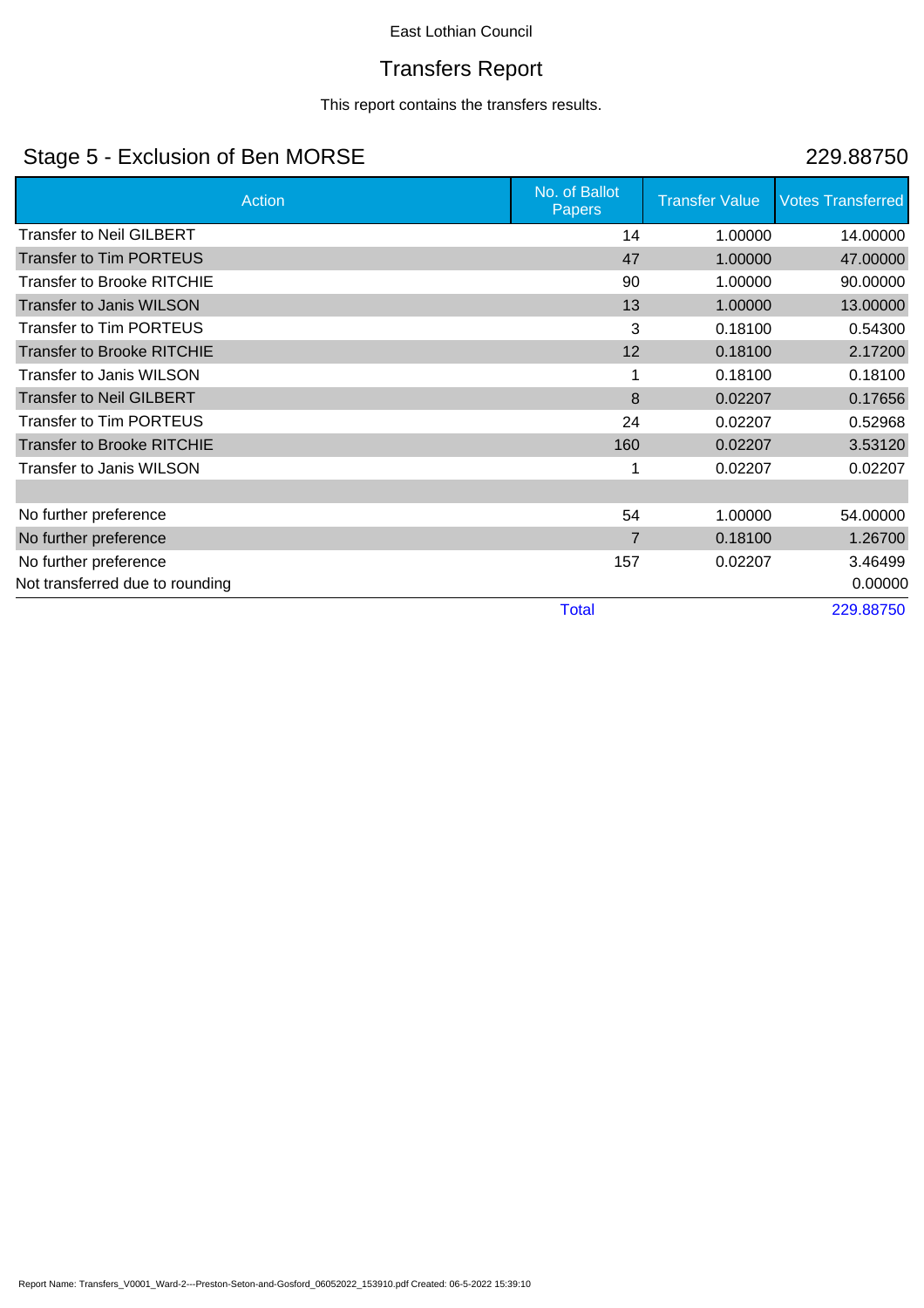# Transfers Report

This report contains the transfers results.

# Stage 6 - Surplus of Brooke RITCHIE 43.01184

| Action                          | No. of Ballot<br>Papers | <b>Transfer Value</b> | <b>Votes Transferred</b> |
|---------------------------------|-------------------------|-----------------------|--------------------------|
| <b>Transfer to Neil GILBERT</b> | 89                      | 0.03238               | 2.88182                  |
| <b>Transfer to Tim PORTEUS</b>  | 204                     | 0.03238               | 6.60552                  |
| Transfer to Janis WILSON        | 97                      | 0.03238               | 3.14086                  |
| <b>Transfer to Neil GILBERT</b> | 59                      | 0.00586               | 0.34574                  |
| <b>Transfer to Tim PORTEUS</b>  | 172                     | 0.00586               | 1.00792                  |
| <b>Transfer to Janis WILSON</b> | 91                      | 0.00586               | 0.53326                  |
| <b>Transfer to Neil GILBERT</b> | 15                      | 0.00071               | 0.01065                  |
| <b>Transfer to Tim PORTEUS</b>  | 44                      | 0.00071               | 0.03124                  |
| Transfer to Janis WILSON        | 5                       | 0.00071               | 0.00355                  |
|                                 |                         |                       |                          |
| No further preference           | 682                     | 0.03238               | 22.08316                 |
| No further preference           | 1,030                   | 0.00586               | 6.03580                  |
| No further preference           | 448                     | 0.00071               | 0.31808                  |
| Not transferred due to rounding |                         |                       | 0.01424                  |
|                                 | <b>Total</b>            |                       | 43.01184                 |